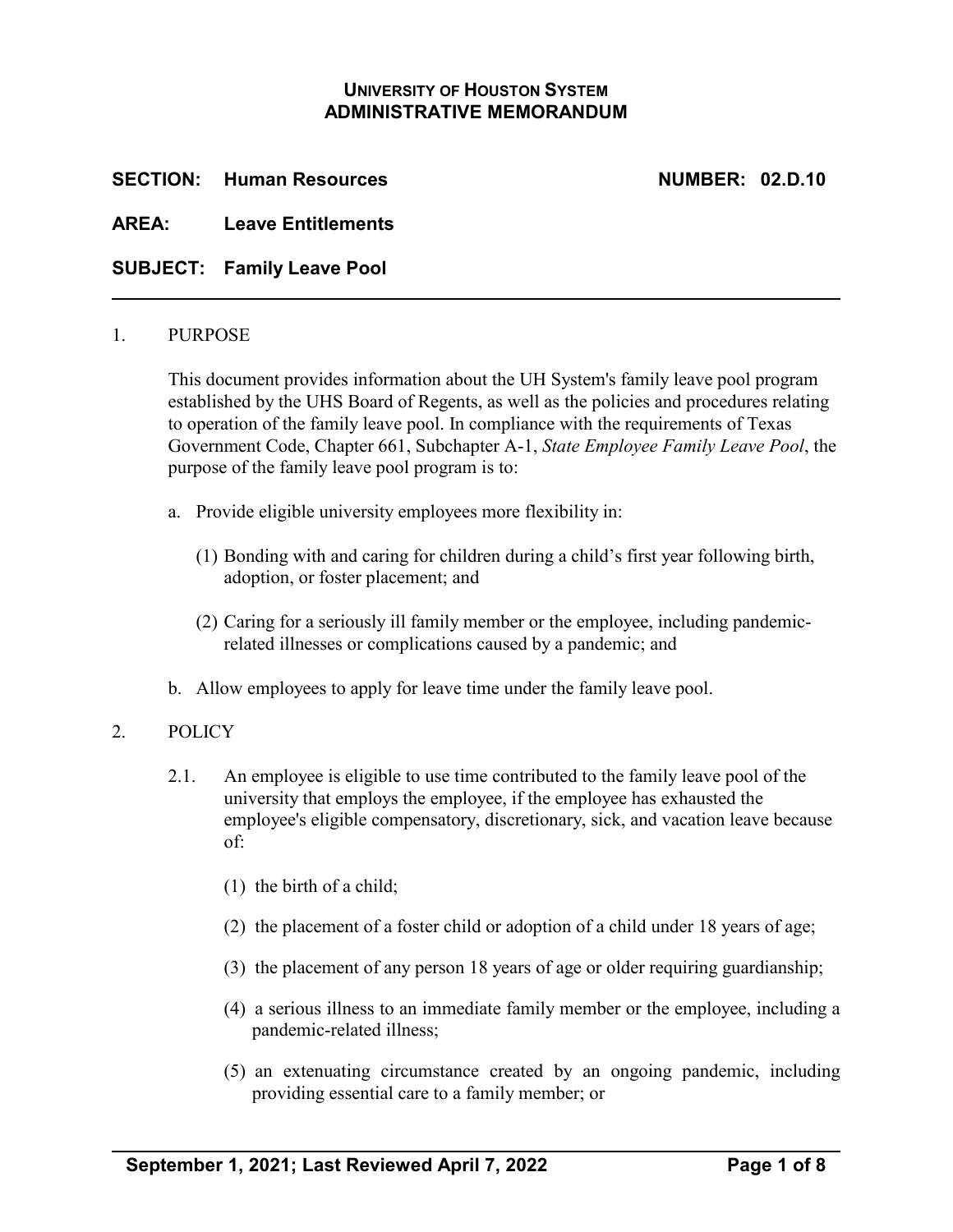- (6) a previous donation of time to the pool.
- 2.2 An employee who applies to use time under Section 2.1 to care for another person must submit and be listed on the other person's birth certificate, birth facts, or adoption or foster paperwork for a child under 18 years of age, including being listed as the mother, father, adoptive parent, foster parent, or partner of the child's mother, adoptive parent, or foster parent, or provide documentation that the employee is the guardian of a person who is 18 years of age or older and requiring guardianship.

#### 3. DEFINITIONS

- 3.1. Immediate family member: For the purposes of this policy only, an immediate family member is an individual for whom the employee is listed on the other person's birth certificate, birth facts, or adoption or foster paperwork for a child under 18 years of age, including being listed as the mother, father, adoptive parent, foster parent, or partner of the child's mother, adoptive parent, or foster parent; or for whom the employee is the guardian of a person who is 18 years of age or older and requiring guardianship.
- 3.2 Licensed practitioner: A practitioner or physician as licensed by their respective state or country.

### 4. SUPPORT INFORMATION

- 4.1 CONTRIBUTION TO FAMILY LEAVE POOL
	- 4.1.1 An employee may contribute to the family leave pool one or more days of the employee's accrued sick or vacation leave.
	- 4.1.2 The pool administrator shall credit the family leave pool with the amount of time contributed by an employee and deduct a corresponding amount of time from the employee's earned sick or vacation leave as if the employee had used the time for personal purposes.
	- 4.1.3 A retiring employee may designate the number of their accrued sick or vacation leave hours to be used for retirement credit and the number of their accrued sick or vacation leave hours to be donated on retirement to the sick or family leave pool.

## 4.2 WITHDRAWAL OF TIME FROM POOL.

4.2.1 An employee may apply to the pool administrator for permission to withdraw time from the family leave pool.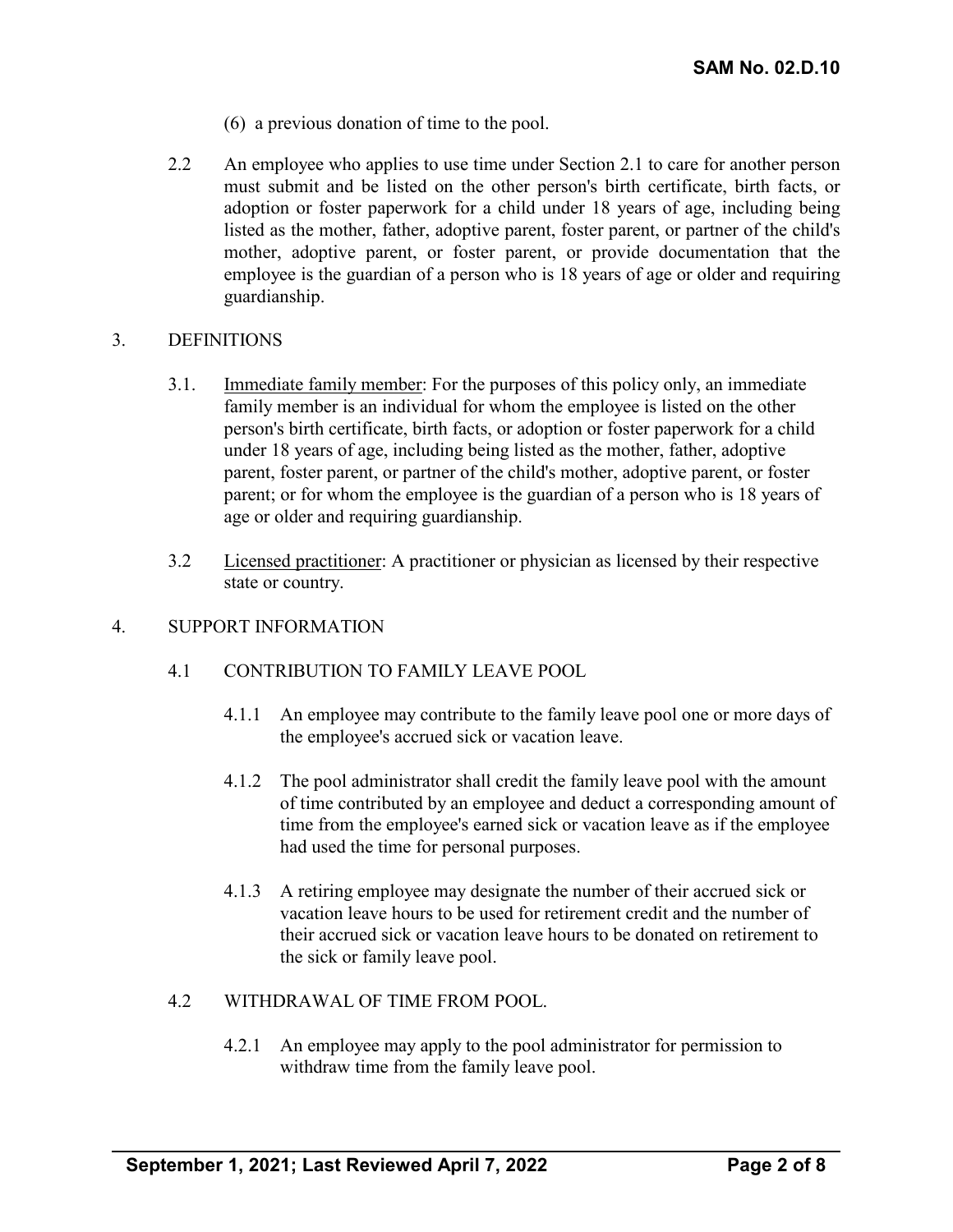- 4.2.2 If the employee is seeking permission to withdraw time because of a serious illness, including a pandemic-related illness, of an immediate family member or the employee and does not qualify for or has exhausted time available in the sick leave pool, the employee must provide the pool administrator with a written statement from the licensed practitioner who is treating the employee or the employee's immediate family member.
- 4.2.3 If the employee is seeking permission to withdraw time because of an extenuating circumstance created by an ongoing pandemic, including providing essential care to a family member, the employee must provide any applicable documentation, including an essential caregiver designation, proof of closure of a school or daycare, or other appropriate documentation. The documentation must contain sufficient information to allow the Family Leave Pool administrator to evaluate the Employee's eligibility. If eligibility cannot be determined from the documentation submitted, the application will be denied.
- 4.2.4 If the pool administrator determines the employee is eligible, the administrator shall:
	- (a) approve the transfer of time from the pool to the employee; and
	- (b) credit the time to the employee.

## 4.3 LIMITATION ON WITHDRAWALS

- 4.3.1 An employee may not withdraw time from the family leave pool in an amount that exceeds the lesser of:
	- (a) one-third of the total time in the pool; or
	- (b) 90 days.
- 4.3.2 Subject to Section 4.3.1, the pool administrator shall determine the amount of time that an employee may withdraw from the pool.

## 4.4 EQUAL TREATMENT

An employee absent while using time withdrawn from the family leave pool may use the time as sick leave earned by the employee. The employee shall be treated for all purposes as if the employee is absent on earned sick leave.

#### 4.5 NO ENTITLEMENT TO ESTATE

The estate of a deceased employee is not entitled to payment for unused time withdrawn by the employee from the family leave pool.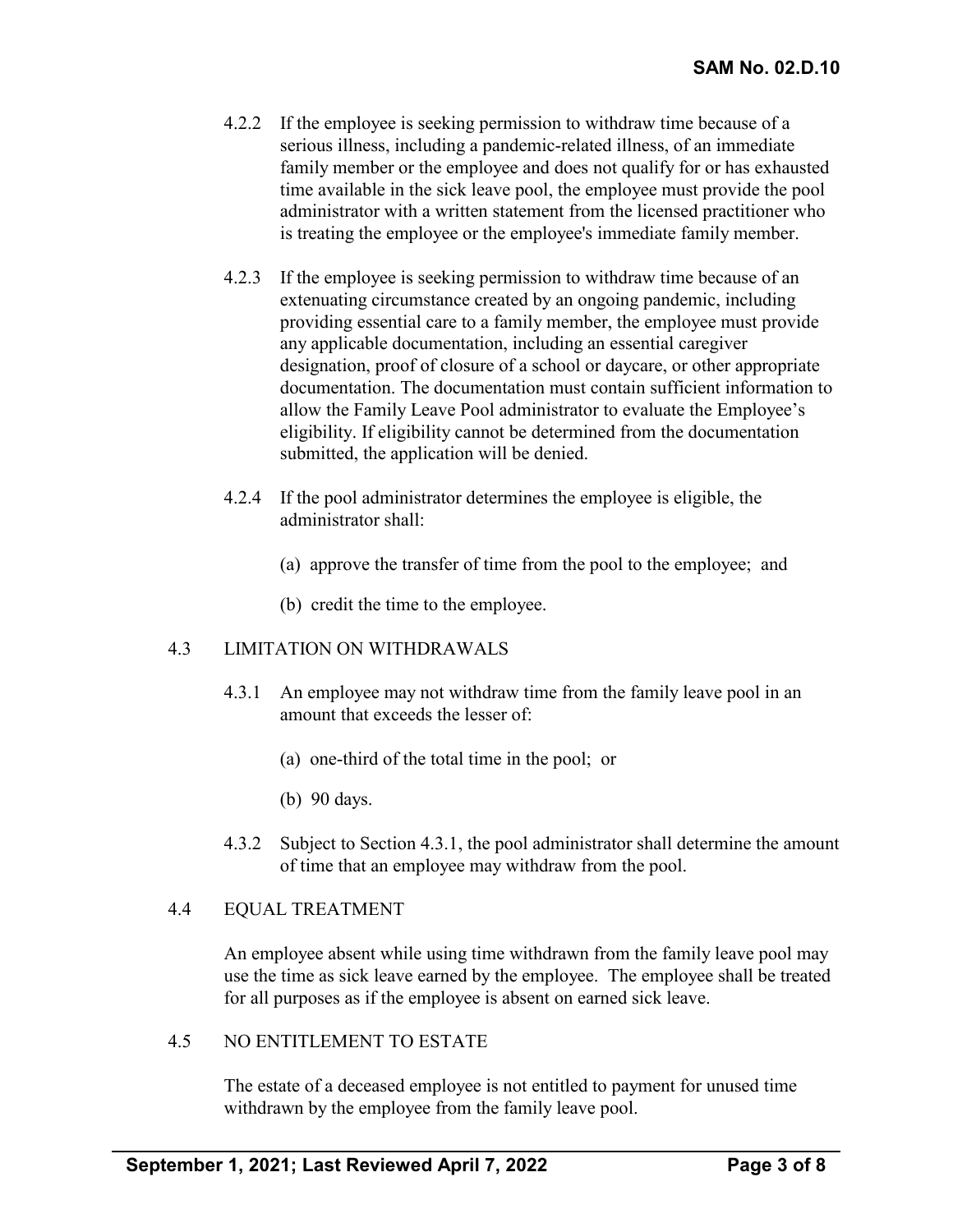#### 5. PROCEDURES

#### 5.1. Administrative Guidelines

The Chief Human Resources Officer (CHRO) or designee for each university within the UH System is the family leave pool coordinator for that university. The CHRO or designee, is responsible for:

- Interpreting policy;
- Obtaining approval for pool procedures;
- Implementing the records maintenance system;
- Maintaining family leave pool records;
- Ensuring that systems are in place so that contributions and withdrawals are conducted according to policy;
- Communicating family leave pool operating procedures to employees and interpreting procedures and policies;
- Approving withdrawals from the family leave pool at the university level; and
- Ensuring that all employees eligible for participation in the family leave pool program are treated equitably according to established procedures.
- 5.2. Eligible Employees
	- a. Those employed for one-half or more of the standard workload for a definite period of four and one half months or more during an academic year are eligible to participate.
	- b. Those who exhaust all accrued sick leave, compensatory leave, extended sick leave, vacation and any other paid leave times to which they are entitled due to the factors listed in section 2.1 above.
- 5.3. Ineligible Employees
	- a. Those employed less than one-half the standard workload, irregular, seasonal or temporary employment for a definite period of less than four and one-half months during an academic year are ineligible to participate.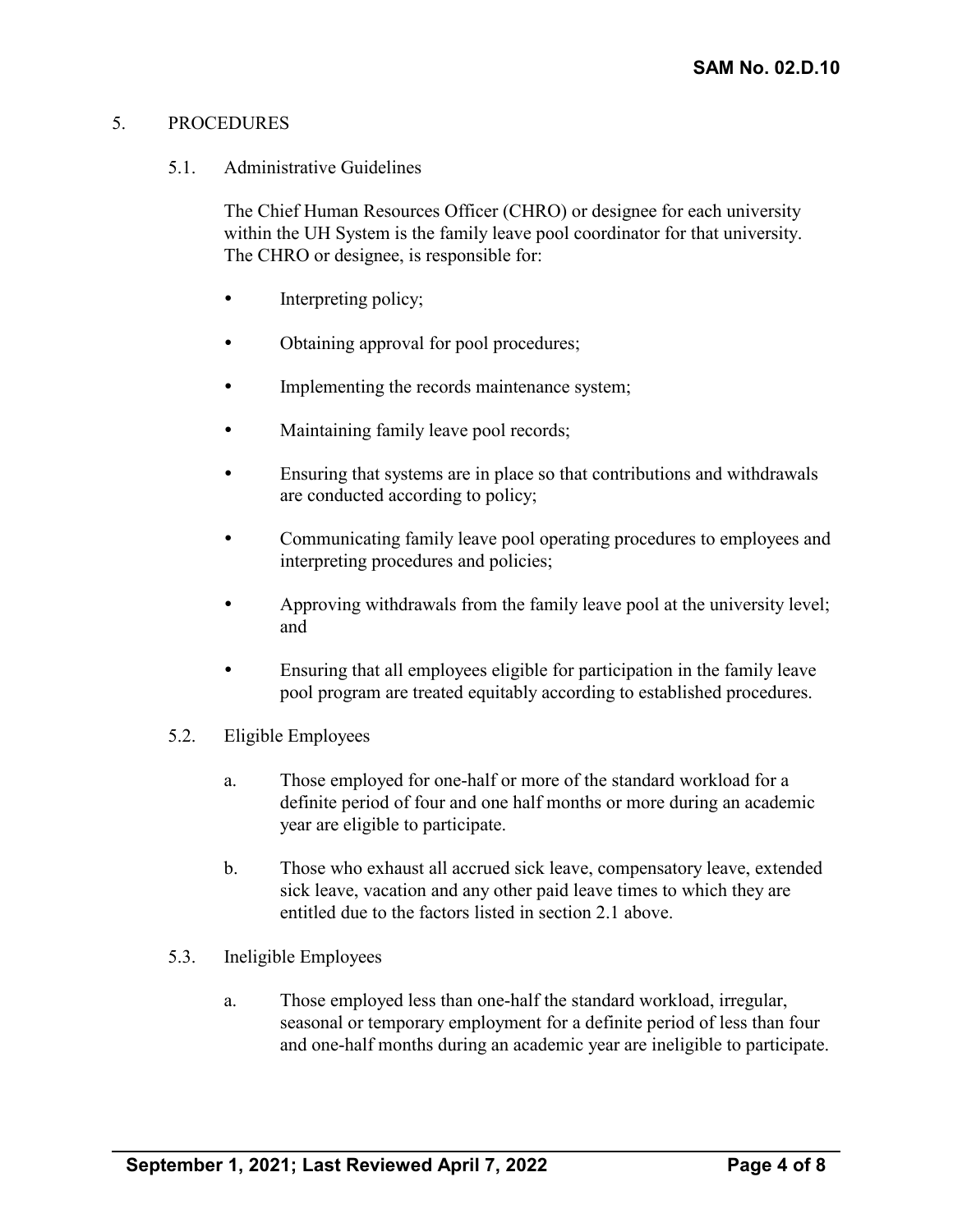- b. Student employees are not eligible if student status is a required condition of their employment.
- c. Retirees are not eligible to participate in the family leave pool.
- d. Employees on leave without pay are not eligible unless their leave without pay status is a result of depleting accrued paid leave because of the factor from Section 2.1 above. If an employee has returned from leave without pay, the employee is ineligible until he or she completes a minimum of 30 active workdays.
- e. The Chancellor of the System and the Presidents of universities within the System are not eligible to participate in the family leave pool.
- f. Employees with a work-related catastrophic illness or injury that is covered by Workers' Compensation Insurance are not eligible to withdraw time from the family leave pool.
- 5.4. Family Leave Pool Contribution Procedures
	- a. Contributions to the family leave pool are voluntary and may be made at any time during the year by submitting written requests to the university's family leave pool administrator.
	- b. Eligible active employees may contribute to the family leave pool any amount of sick or vacation leave hours up to and including their total sick or vacation leave balance.
	- c. Contributions to the family leave pool are irrevocable.
	- d. Employees who make contributions may not stipulate who is to receive family leave pool benefits.
	- e. University Human Resources Department representatives will inform each eligible terminating employee of the option to contribute to the family leave pool prior to the employee's termination date.
- 5.5. Family Leave Pool Withdrawal Procedures
	- a. Family leave pool withdrawal requests are voluntary.
	- b. Eligible active employees may request family leave pool time by submitting written requests to the component university's family leave pool administrator.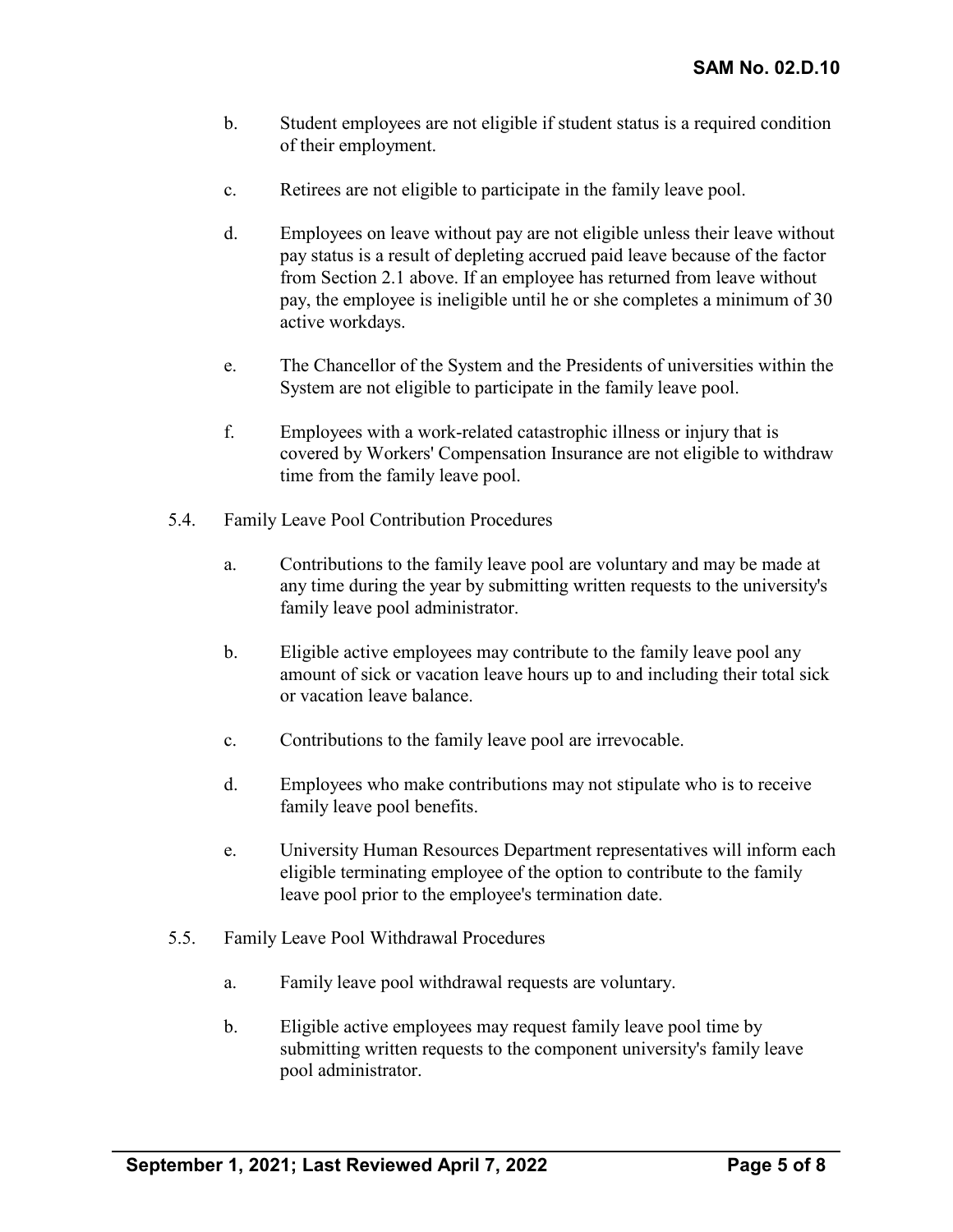- c. Days paid from the family leave pool will be calculated at the employee's regular full-time equivalency. An employee cannot receive daily family leave pool pay in an amount greater than his regular base rate, excluding premium pay additions.
- d. The department(s) that normally bear(s) the employee's earned family leave pool expense will also bear the expense of family leave awarded from the family leave pool.
- e. If the employee is seeking permission to withdraw time because of a serious illness, including a pandemic-related illness, of an immediate family member or the employee, the written statement from the licensed practitioner who is treating the employee or the employee's immediate family member must include expected duration of the illness and expected return to work date. A treating licensed practitioner's statement must be submitted for each 30-day period of family leave pool time requested. Family leave pool time will not be granted for any days not covered by a licensed practitioner's statement.
- f. The University reserves the right to require additional licensed practitioner statements from providers of its choice. The expense of such additional statements will be borne by the employing university.
- g. Withdrawal requests will be processed on a first-come, first-served basis, regardless of method of delivery, according to date and time of receipt by the System Benefits Coordinator.
- h. Employees will be granted family leave pool time in an amount not to exceed 30 consecutive working days or one-third of the balance of hours in the family leave pool, whichever is less.
- i. An employee may receive a maximum of 90 working days from the family leave pool.
- j. An employee may not request or be granted less than five days from the family leave pool. If less than five days are available in the family leave pool, the employee's request will be held and will be processed when five or more days become available in the pool. If five or more days are available in the family leave pool, but fewer days are available than the employee requests, the employee is granted the number of days in the family leave pool, up to the limits included in this policy. Though the employee may receive fewer days than the requested number, the request is not held, nor is additional time granted retroactively should days become available at a later time. The employee may make a new request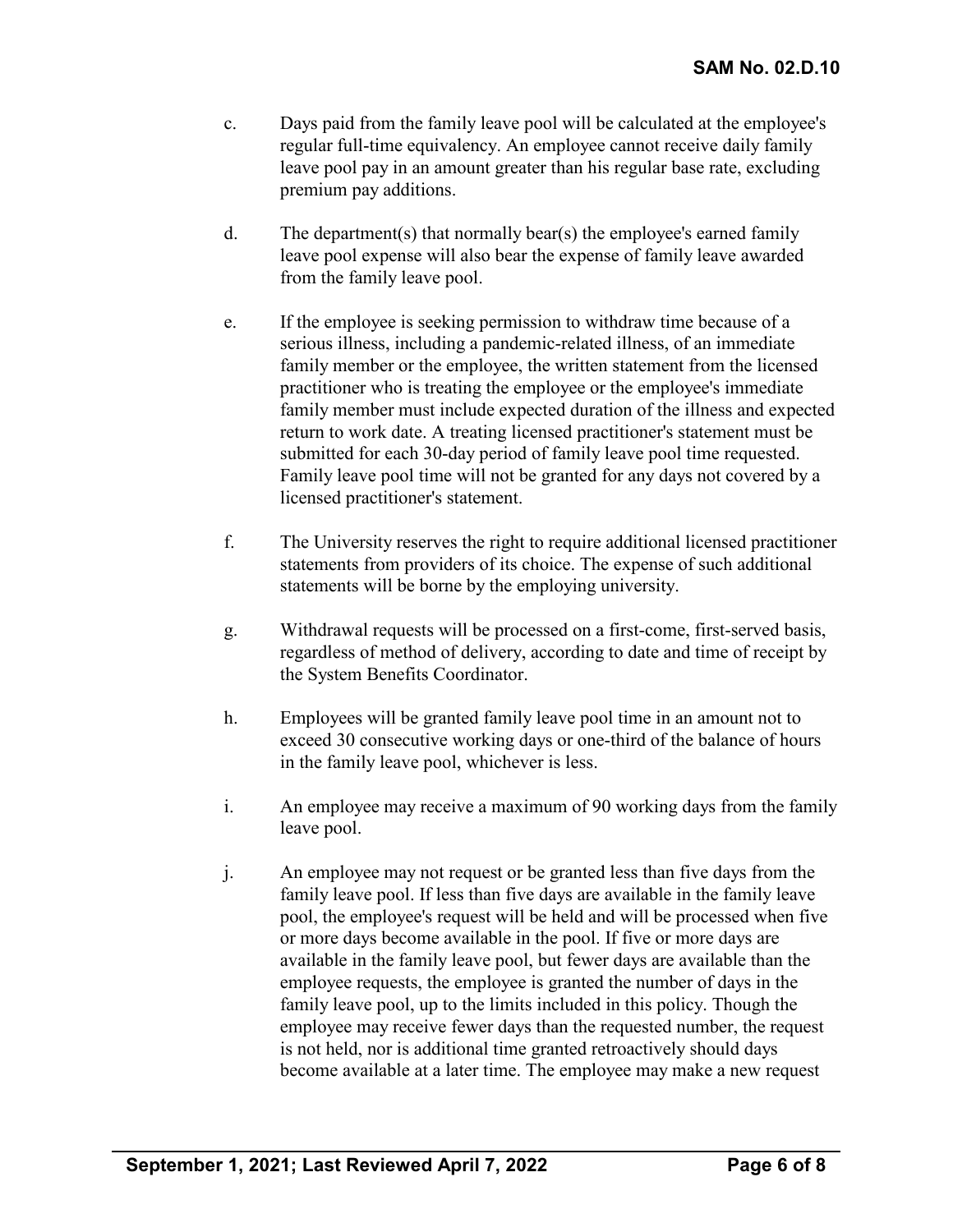for withdrawal of family leave pool time. This request would be processed according to regular withdrawal guidelines.

- k. Employees on pool family leave continue to accrue regular earned sick leave and vacation. Regular earned leave must be exhausted before qualifying for additional family leave pool time.
- l. It is the employee's responsibility to notify their supervisor that they have applied for Family Leave Pool and their expected length of absence. In addition, the employee must contact their supervisor at least once every two weeks while on Family Leave Pool to keep the supervisor advised of the employee's situation and intent to return to work. The lack of such documentation and contact with the University will be considered job abandonment.
- m. An employee enrolled in the System's Short-Term Disability plan must have made application to that plan if the qualifying factor is an illness which is a disability that will continue 30 or more calendar days. An employee enrolled in the System's Long-Term Disability plan must have made application to that plan if the qualifying factor is an illness which is a disability that will continue 90 or more calendar days. Long-term disability benefits will begin after all sick leave pay, extended sick leave pay, sick leave pool pay, and family leave pool pay have been exhausted.
- n. An employee is eligible to use time contributed to the family leave pool if the employee has exhausted sick leave because of a catastrophic illness or injury or a previous donation of time to the pool. Only the number of days contributed during the fiscal year may be requested. In this case, the employee may withdraw less than five days.
- o. The estate of a deceased employee is not entitled to payment for unused family leave acquired by that employee from the family leave pool or previously donated to the pool.
- p. Any unused balance of pool family leave granted to an employee returns to the pool.

## 6. REVIEW AND RESPONSIBILITY

|         | Responsible Party: Associate Vice Chancellor, Human Resources |
|---------|---------------------------------------------------------------|
| Review: | Every five years                                              |